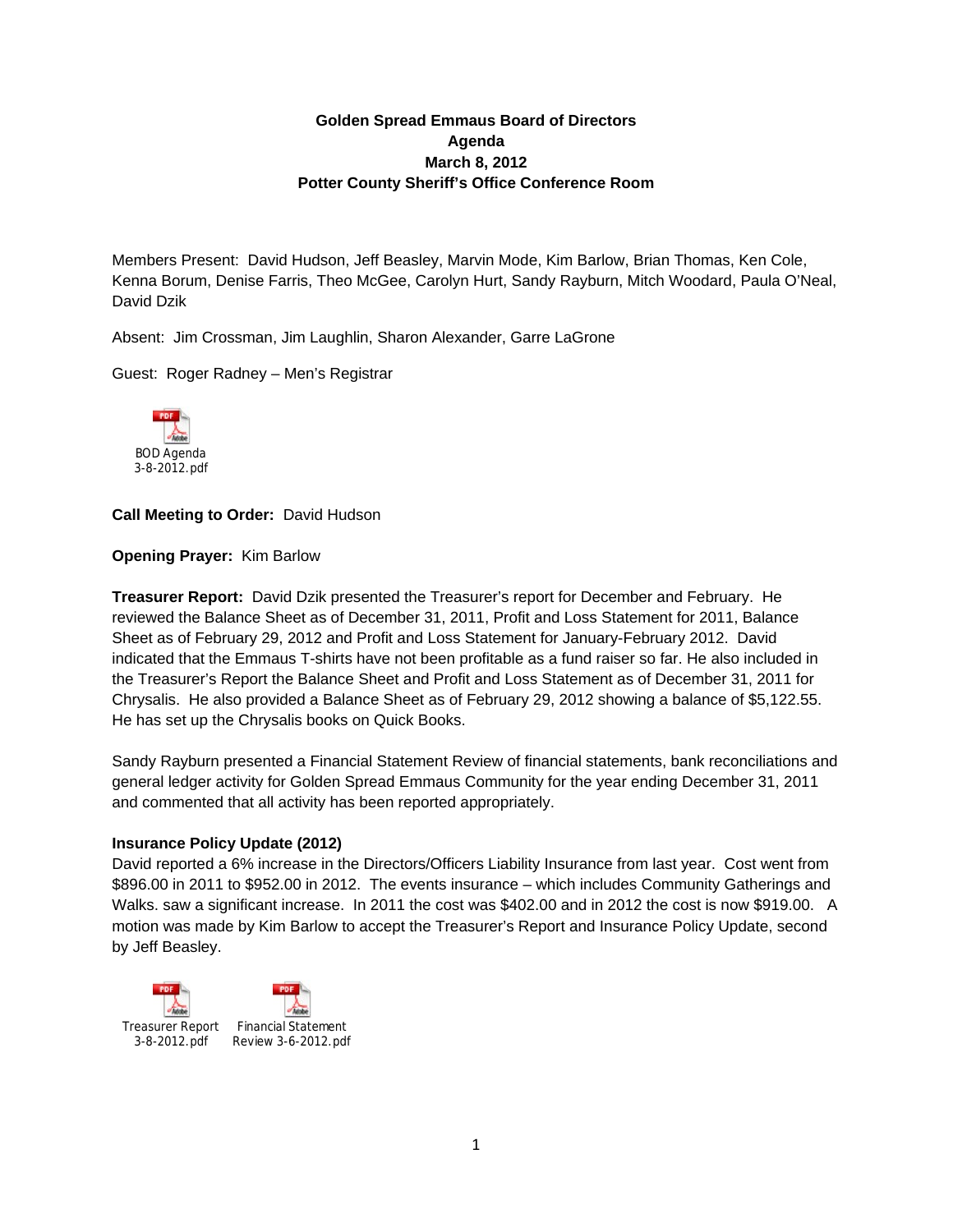**Minutes Approval** Minutes from January 24<sup>th</sup> were previously distributed by email with no suggested changes. Carolyn thanked Theo for taking minutes in January while she was in Portland. Motion to accept by Kim Barlow, second by Marvin Mode.



**Walk # 226**: Roger Radney reported 30 pilgrims have been confirmed for Walk # 226. There are 35 prayer slots left. The last team meeting will be Saturday, March  $10<sup>th</sup>$ . Ken Cole will come to the last team meeting to pray for the team.

Carolyn Hurt presented a draft of a Conference Room Application. This was a suggestion made during the Leadership Training several weeks ago. The current pilgrim applications have contact and emergency information on our pilgrims but we currently do not have a document with emergency information on our team members. It was suggested that the IBR provide this application to each team member during the first team meeting and be responsible for maintaining these during the Walk for emergencies. A suggestion was made to add a statement if any of the contact information is new information and to add the BST to the role category at the bottom of the form. Following the walk, these applications can be given to either of the registrars to update the personal information in the data base. Motion made to accept new Conference Room Application with proposed changes by Theo McGee, second by Mitch Woodard. We will start using these Conference Room Applications for Walk #226.



Roger presented a draft of a BST Checklist and Covenant for each BST to sign. A suggestion was made to remove statement for \$8.00 for each meal. This could be confusing to the people who are staying the entire weekend. David will forward this electronically to all board members to review for further comments. It will then be finalized to start using on Walk #226. It will be the responsibility of the BST Weekend Coordinator to get all BST volunteers to sign.



Walk # 227: Sandy Rayburn reported they will be having their last team meeting on Saturday, April 14<sup>th</sup>. One clergy had to drop off, but a replacement has already been made. Talks are going very well.

**Walk # 228**: David Hudson reported that David Wagner is struggling with the call list. He made some suggestions to help David Wagner become more dedicated to spending time on the call list and setting deadlines for team members to commit.

David Hudson also reported that Tom Stribling who was selected as Spiritual Director for Walk #229 in October had a conflict on Friday during the walk. Ken Cole spoke with Jeff Messer about assuming the role as Spiritual Director for Walk #229 and he agreed. Jeff currently serves as clergy at Bivins Rehab.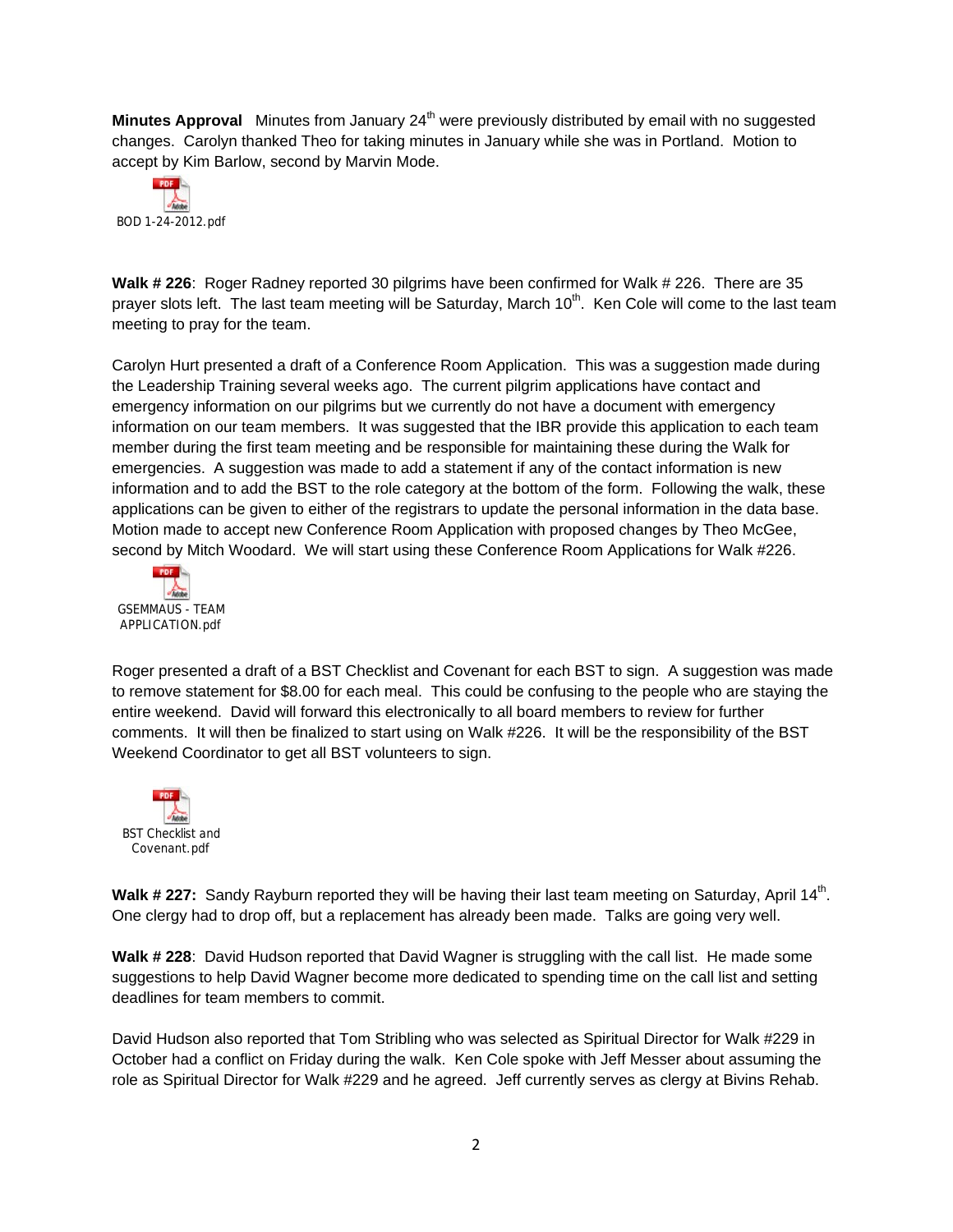**Current Board Members Update:** David Hudson announced a sad departure from our Board of Directors and Golden Spread Emmaus Community. Sandy Rayburn announced that she will be relocating her family to Tyler, Texas within the next 3-4 months. David led the discussion on a replacement for Sandy's role on the Board. There were two ladies from the recent board of directors election that voiced a willingness to the Nominating Committee that they would be happy to serve if needed. These ladies are Lynn Radney and Pamela Sirmon. From the nomination results, Lynn Radney actually had more community votes than Pamela Sirmon, but it was a close race. A motion was made by Kim Barlow to replace Sandy's position on the board with Lynn Radney with a second by Ken Cole. Paula O'Neal, as a representative of the Nominating Committee will make the call to Lynn to invite her to serve on the Board of Directors and also to attend the April Board meeting.

David also announced that Garre LaGrone has requested to resign from the Board of Directors. His schedule is extremely busy and he is not certain he can commit to the time involvement with the Board. David indicated that he did not accept Garre's resignation at this time and asked that he think about it and pray about it. We value Garre's role on the Board and would like to see him continue to be a part of the Board.

**Chrysalis Update:** David announced that Cynthia Walker has accepted the position of Lay Director for Chrysalis. Jeff Beasley has talked to her several times and she is having difficulty getting youth (high school and college age) on the Board of Directors. She has called Rene at WT twice to see if the message could go out to college students, but has not heard back from Rene. David announced that he has spoken with Cynthia on numerous occasions and she is frightened and a little overwhelmed with all she has to do. She has a heart and passion for Chrysalis. The Emmaus Board all agreed to support Cynthia and Chrysalis in any manner. Carolyn will email Cynthia our Policies and Procedures and Bylaws to use as a template for developing the same documents for Chrysalis.

**LDT Update**: David Hudson reported good participation by the community and our Board of Directors at the recent Leadership Development Training held on February 24-25, 2012. The Walk to Emmaus 2012 Covenant was signed by all board members for both Golden Spread Emmaus and Golden Spread Chrysalis. This has been forwarded to the Upper Room for their signatures. Once signed, it will be returned to us and be a permanent document in our Emmaus files. David reported that the Leadership Development Training was blessed by several Reunion Groups with food. Fourteen clergy were trained during the Clergy Development Training on Friday evening. One of the recommendations by the trainers was to add an additional three clergy members to the Board of Directors. This will be implemented for the 2013 Board of Directors.

**Finalize Committee Assignments 2012/2013** David Hudson presented a proposal for the Secretary's position on the Board of Directors to be established as a standing position – much like that of the Treasurer position currently held by David Dzik. The continuity of this position would enhance the stability of the Board of Directors as transitions are made year to year. Carolyn Hurt has held this position for three years and is interested in continuing in this role. A motion was made by Kim Barlow to establish the secretary position as a standing board position, seconded by Brian Thomas.

Technology Committee: This is a newly formed committee this year. Carolyn Hurt is the current Chairperson, Co-Chair Theo McGee. Committee members consist of Lindy Hooper, Van McNeece, Jeff Roller, Roger Radney and Jeff Beasley. During the Leadership Training, Carolyn met with Carleen Alderman regarding the Emmaus data base that the Upper Room utilizes. Carolyn contacted Larry Deel who is an Extranet Applications Consultant with Internet Membership Systems (IMS). Larry indicated that 102 Emmaus communities currently use this data system. Carolyn participated in a WebEx training with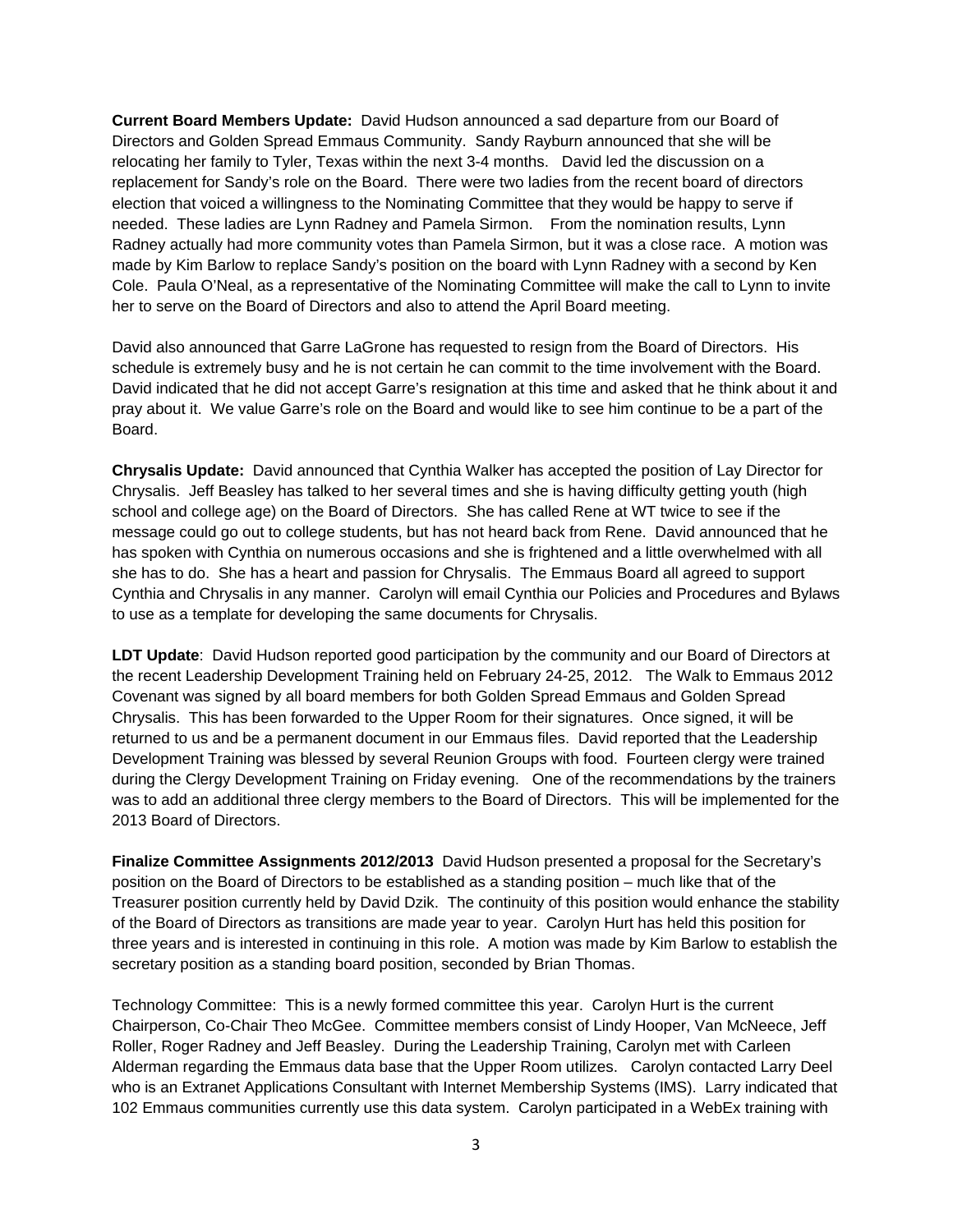Larry to review the system, ease of navigation, costs, functionality, and security. The attached document outlines all the specifics that were covered during the overview/training. Larry indicated that the majority of the communities who use this data base designate their Registrar's as Administrators for the system as they are the ones who access the data base the most. The most positive aspect of this system is the concept of an internet system that is used on a national basis, not something that is home grown with controls of one person. This has historically been a determining factor with other Emmaus communities in moving to the IMS System. Costs include a one-time conversion fee of \$400.00. This includes all data conversion, WebEx training for IT Committee and/or Board of Directors, or any one we designate to have access to the system. Ongoing training as needed at no additional charge for designated administrators. A monthly fee of \$19.95 for up to 1, 000 members and \$5.00 for each additional 1,000 members. The data base that we are currently using shows 5,309 members but we have no way of knowing how many of these are active members. Once the data has been cleaned up and we have an accurate account of current members, the monthly fee would be based on the current members which might average \$39.95/month. Larry also indicated we can do the same process for Chrysalis conversion but with only a \$200.00 conversion fee. Maintenance of \$19.95 monthly. This is a reduced fee since the Chrysalis data base is very minimal and we would basically be rebuilding that from scratch. The conversion generally takes a few months. If we chose to do this, the next 3-5 months would be ideal starting after the April Women's Walk since we won't have another walk until August. The board recommended the IT Committee meet to discuss this concept and a possible WebEx training with recommendations due back to the board next meeting.



#### **LD/SD 2013**

David Hudson discussed the eligible candidates to serve as Community Lay Director for 2013 from the active board members. A suggestion was made that any nomination for Community Lay Director should have served as a Walk Lay Director in the past. Jim Crossman was presented as a strong candidate for this role. A motion was made by Jeff Beasley to accept the recommendation of Jim Crossman serving as Community Lay Director for 2013. Motion seconded by Theo McGee. David Hudson will call and discuss with Jim Crossman.

Jim Watkins from Wildorado was presented as a strong candidate for Community Spiritual Director for 2013. Jim had been approached previously to serve as Community Spiritual Director but had indicated that he could not commit at the time but would be interested in 2013. A motion was made by Kim Barlow to accept the recommendation of Jim Watkins serving as Community Spiritual Director for 2013 and seconded by Theo McGee. Ken Cole will call and discuss with Jim Watkins.

The attached list was reviewed for 2013 Weekend Lay Directors. David reported that this list was developed for eligibility from Walk 199 to present and those who are active in the community. The board discussed each candidate and ranked in the following order:

- Women's Weekend Lay Director Candidates for 2013
	- 1. Jimi Hudson
	- 2. Ronay Bryan-Bach
	- 3. Cathie Coleman
	- 4. Pamela Sirmon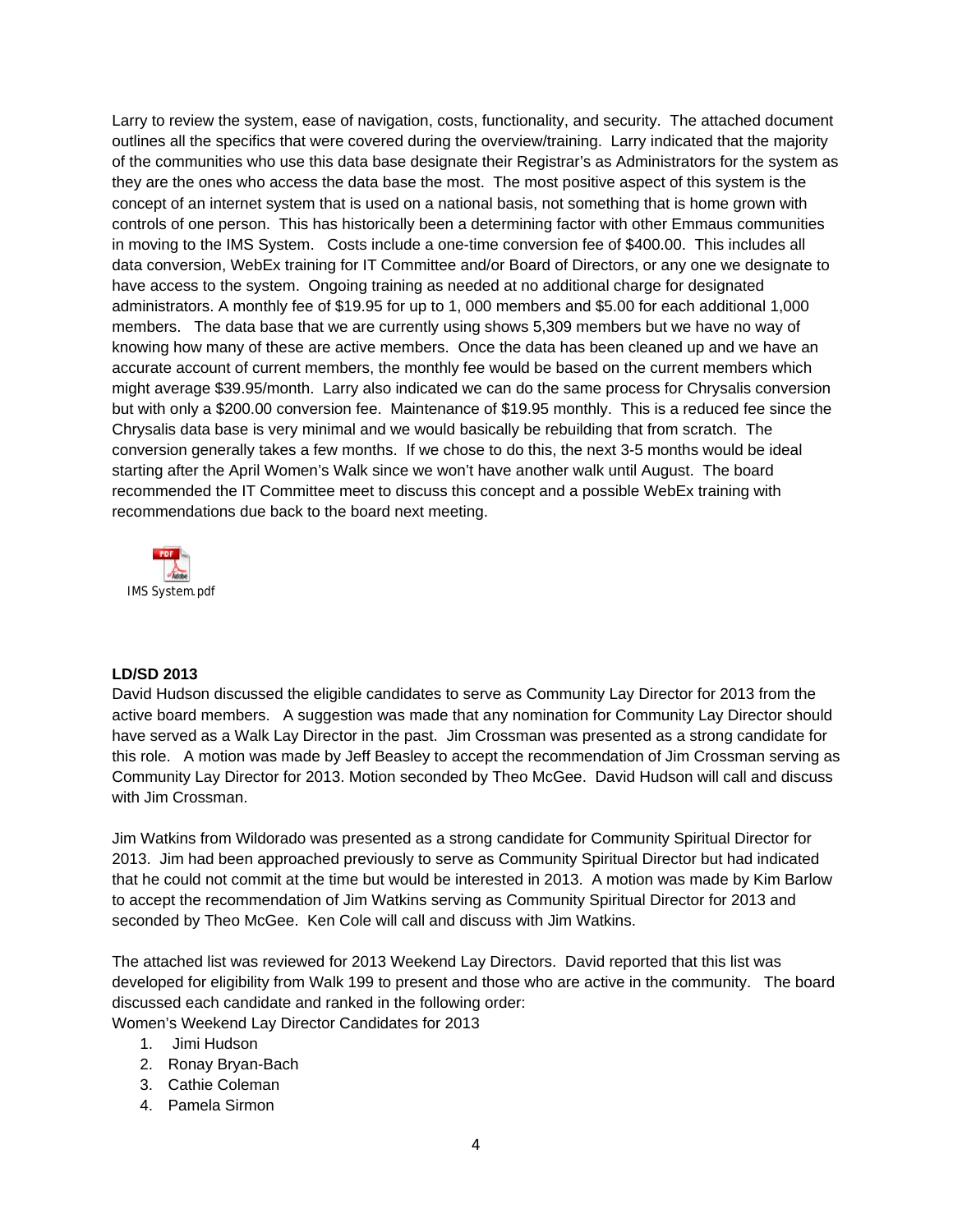- 5. Tammy Laughlin
- 6. Laura Reyher

### Men's Weekend Lay Director Candidates for 2013

- 1. Mitch Woodard
- 2. Brian Thomas
- 3. Scott Brittain
- 4. Robby Kirkland
- 5. Rex Coleman
- 6. Melvin Jobe

David will call Ceta Canyon and get a list of dates for Walks in 2013. It was recommended that we eliminate the walks in January due to the holidays. Motion made by Kim Barlow to accept the candidates above for the Weekend Lay Director Candidates for 2013. Motion seconded by Theo McGee. Once David obtains the dates for walks in 2013, he will contact the candidates above to determine their interest in serving as Weekend Lay Directors for 2013.



The attached clergy list was reviewed for 2013 Weekend Spiritual Directors. David reviewed the qualifications from the Director's Manual on page 23. The board discussed each candidate and ranked in the order below:

Women's Weekend Spiritual Director Candidates for 2013

- 1. Nancy Wilcox
- 2. Anita Hinton
- 3. Becky Davis

Men's Weekend Spiritual Director Candidates for 2013

- 1. Tom Stribling
- 2. Danny Trussell
- 3. Bill Hodges
- 4. Steve Adams
- 5. Ted Taylor

Motion made by Kim Barlow to accept the candidates above for the Weekend Spiritual Director Candidates for 2013. Motion seconded by Brian Thomas. David Hudson will share the list of walk dates for 2013 then Ken will contact the clergy above to determine their interest in servinig as Weekend Spiritual Directors for 2013.



**Book Table Sponsors for Upcoming Walks:** David reported that Earl Burkholder has established a Book Table Ministry and has started this with \$200.00. He has another \$100.00 from an anonymous donor. He would like this to be available to any pilgrim who cannot afford items from the book table during a walk. This fund will be made available to the IBR who can discretely utilize this at each walk.